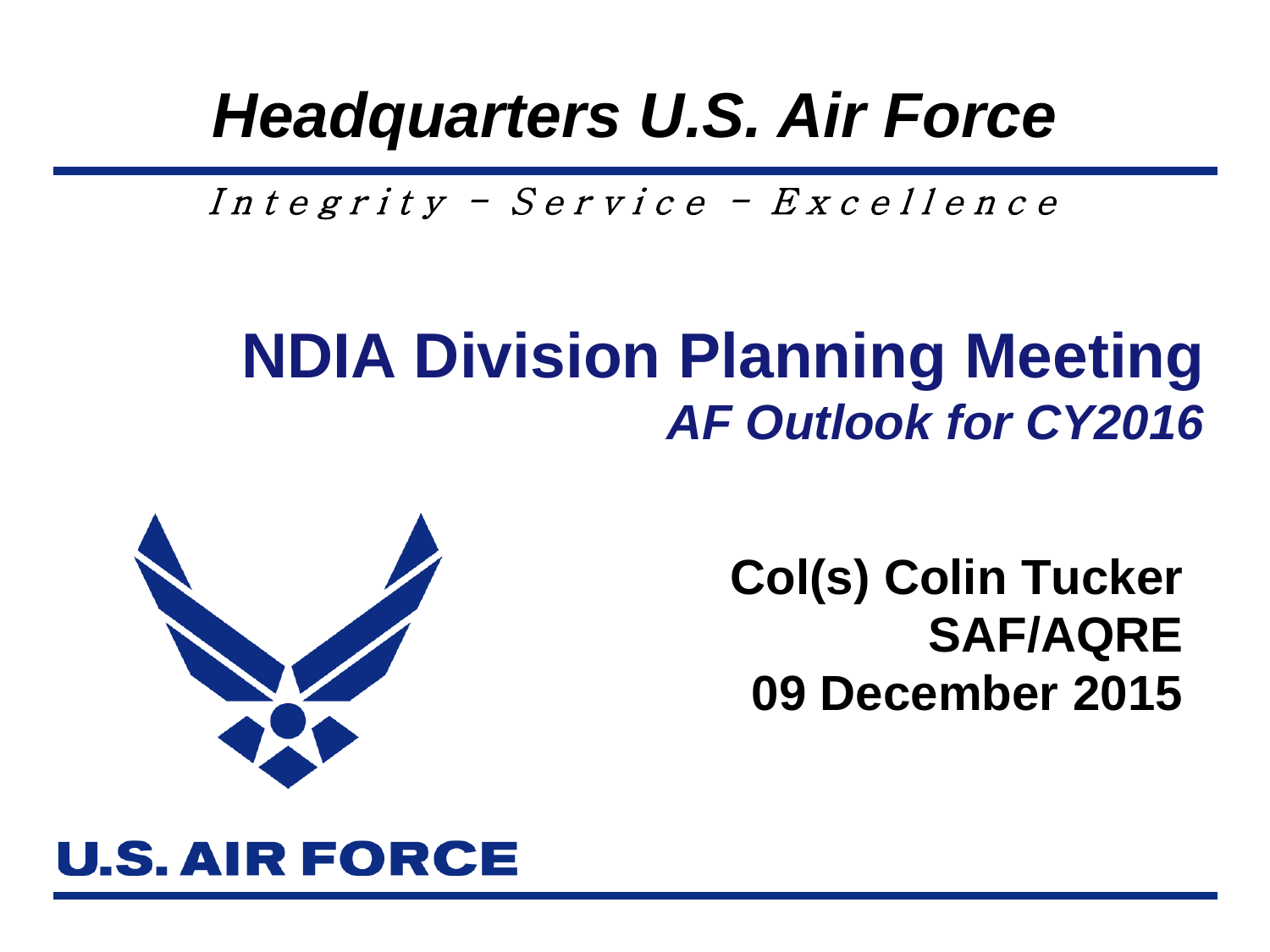



- **Rapid acquisition**
- **Intellectual Property and Data Rights**
- **Development Planning & Experimentation**
- **Example 1 Systems Engineering Effectiveness**
- **Example Security Engineering**
- **Human Systems Integration**
- **STEM Workforce**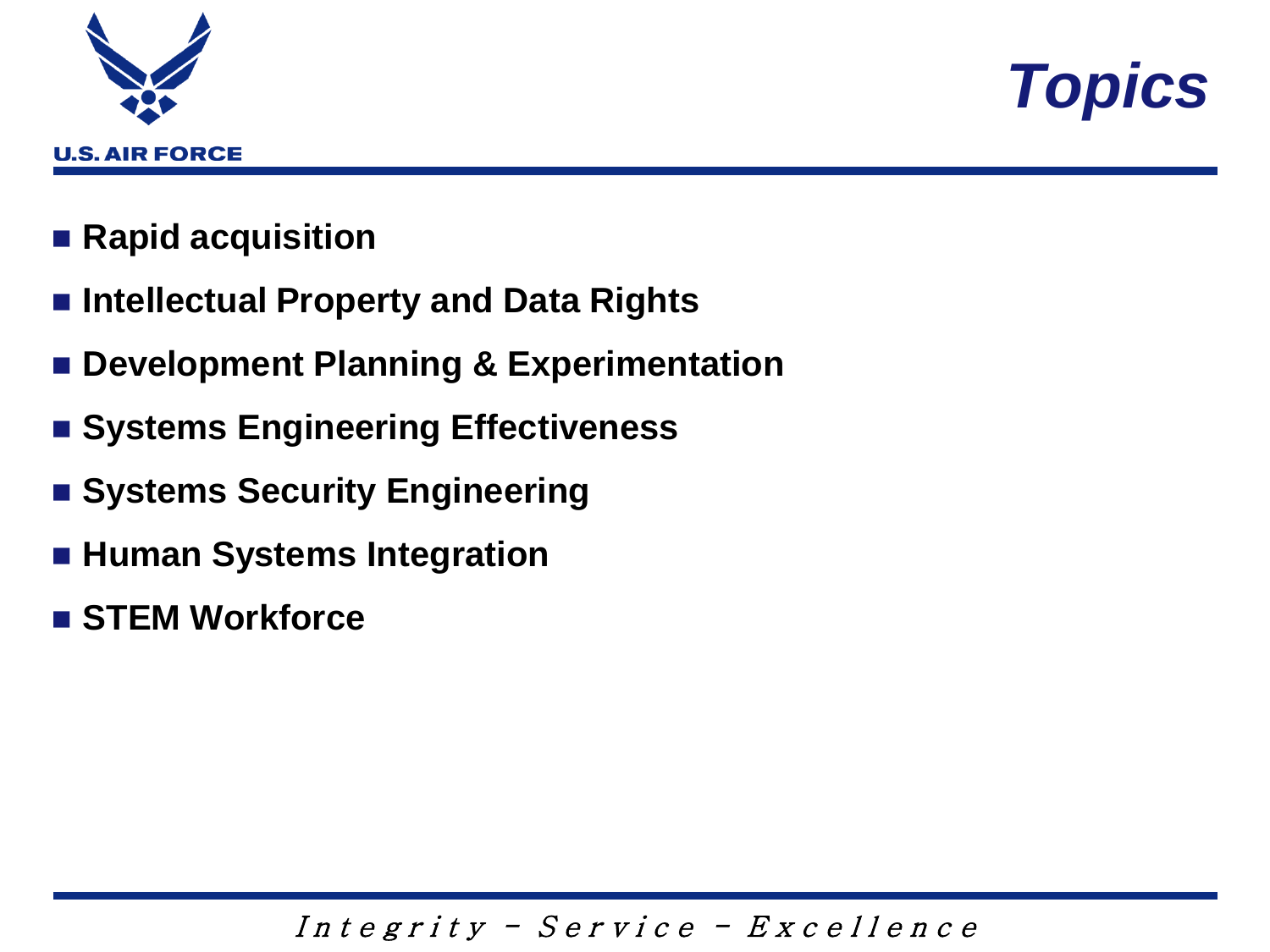# **U.S. AIR FORCE**

### *Topics by Organization*

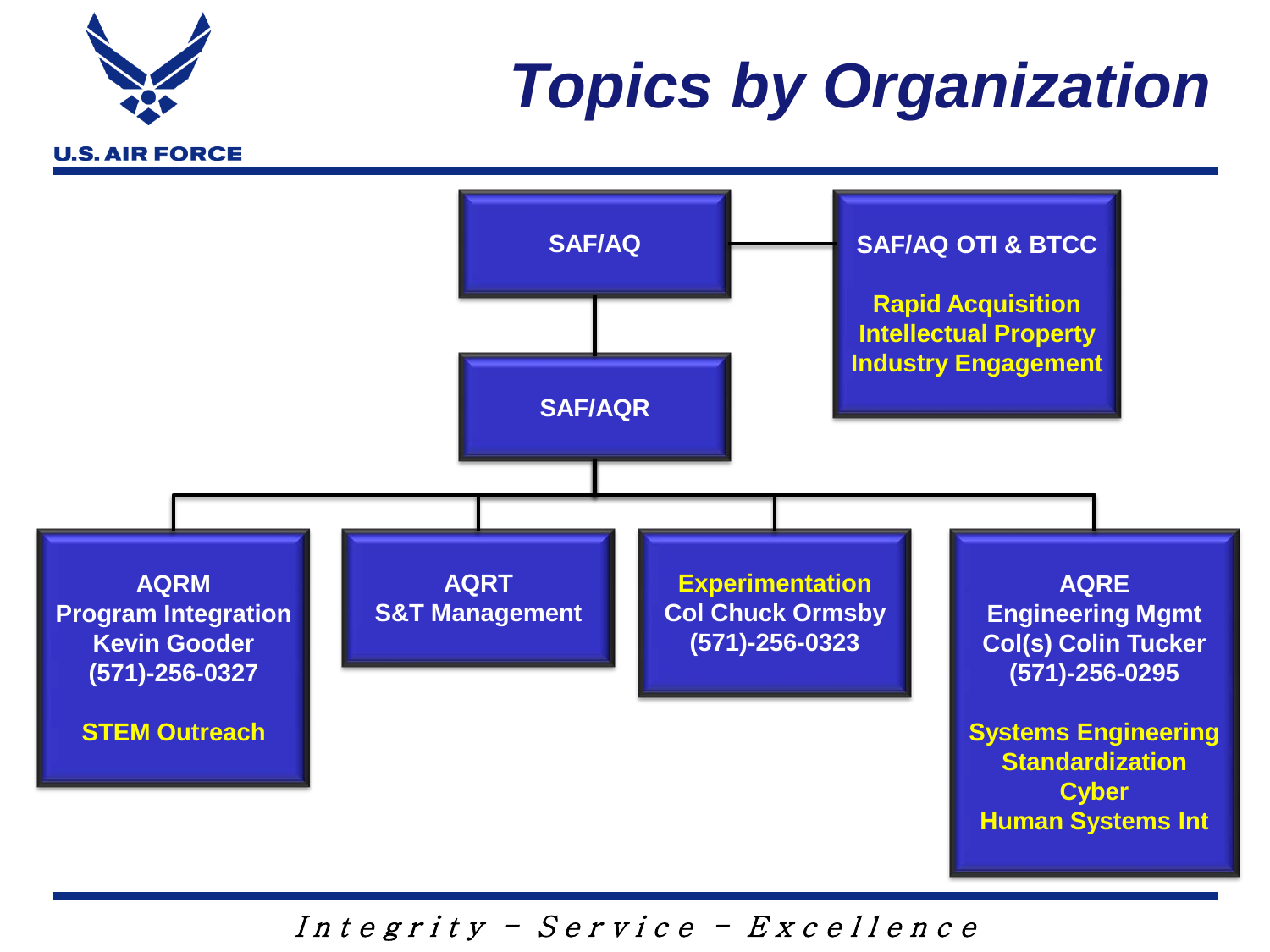

- SAF/AQ Office of Transformational Innovation (OTI) Bending the **Cost Curve (BTCC) Activities:**
	- Rapid Acquisition
		- Reduce time to award sole source
		- **Plug Fest Plus**
			- **OT "open" contract vehicle ready for business; building consortium**
	- Intellectual Property (IP)
		- BBP 3.0 MOSA IPT and IP Forum participation from OSD, Services, and 10 **companies**
		- **Govt low on experts and training**
		- Need to seek win-win agreements on data rights
	- **Cost Capability Analyses**
		- **Industry Engagement Guidebook ECD 31 Dec 2015 -- AFMC**

Integrity - Service -  $Exercise 11$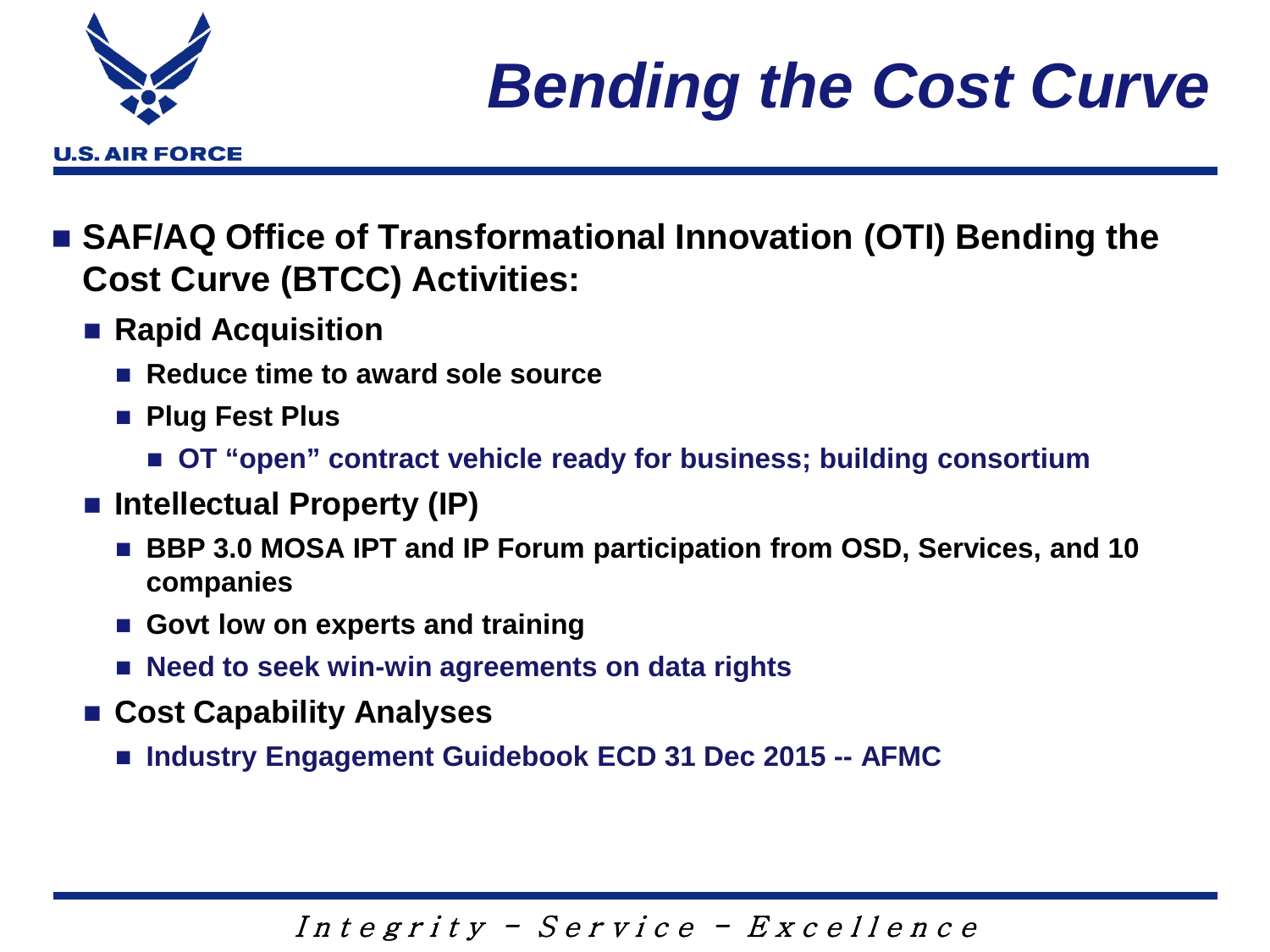

### *Experimentation Enabling Development Planning*

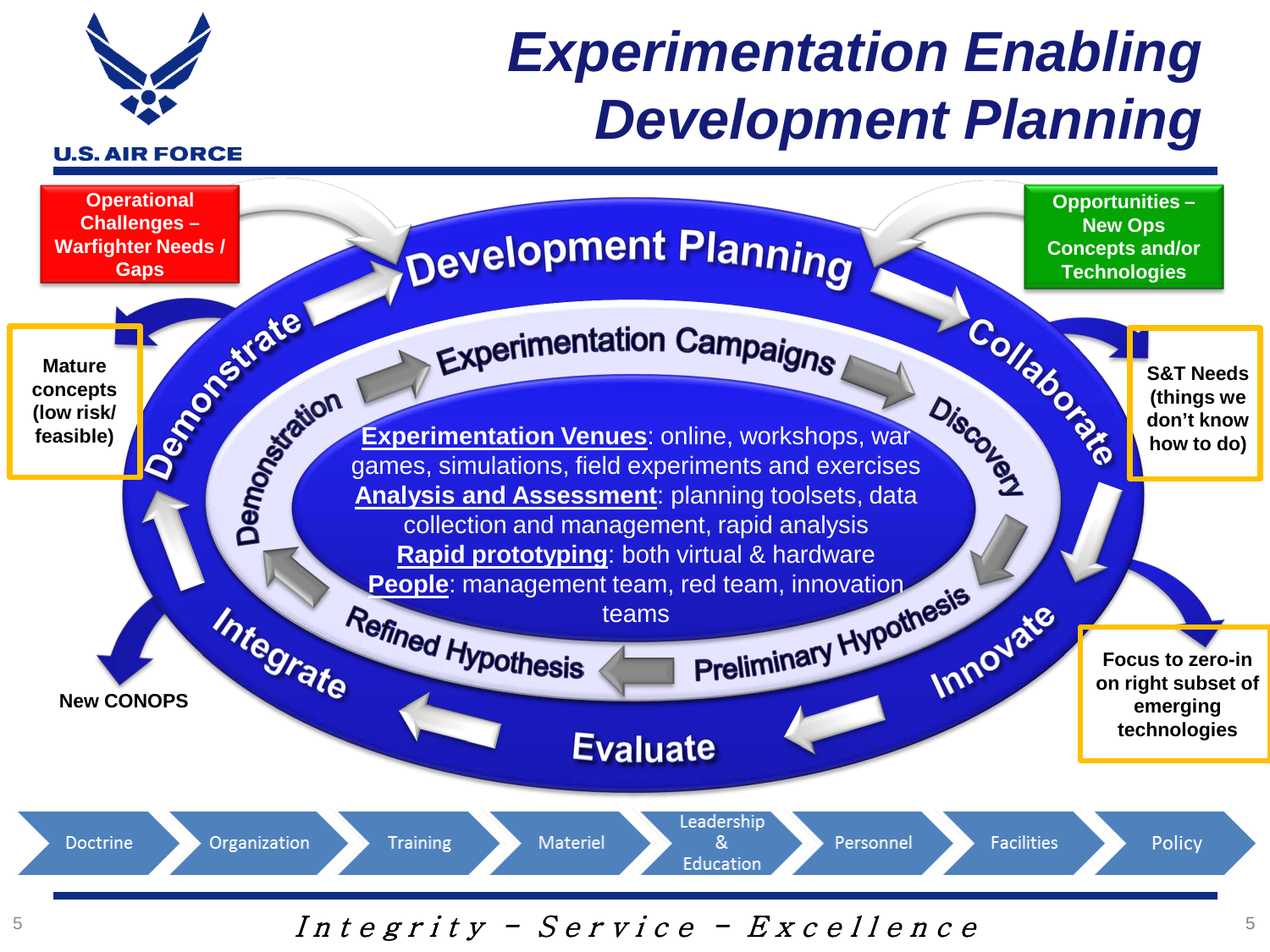

### *Systems Engineering*

#### ■ Standardization

- **AF is supporting DoD Coordination of Utilization Guidance for IEEE 15288 standards suite; guidance developed by an NDIA SE Standardization Working Group**
	- Suite is comprised of IEEE Standard 15288, 15288.1 and 15288.3. **Topics: Systems engineering and technical reviews & audits**
	- **ECD: Summer 2016**

#### **MOSA**

- Need bidirectional encouragement for adoption of commonly used **standards**
- **Modeling and Sim – Digital Thread and Digital Twin**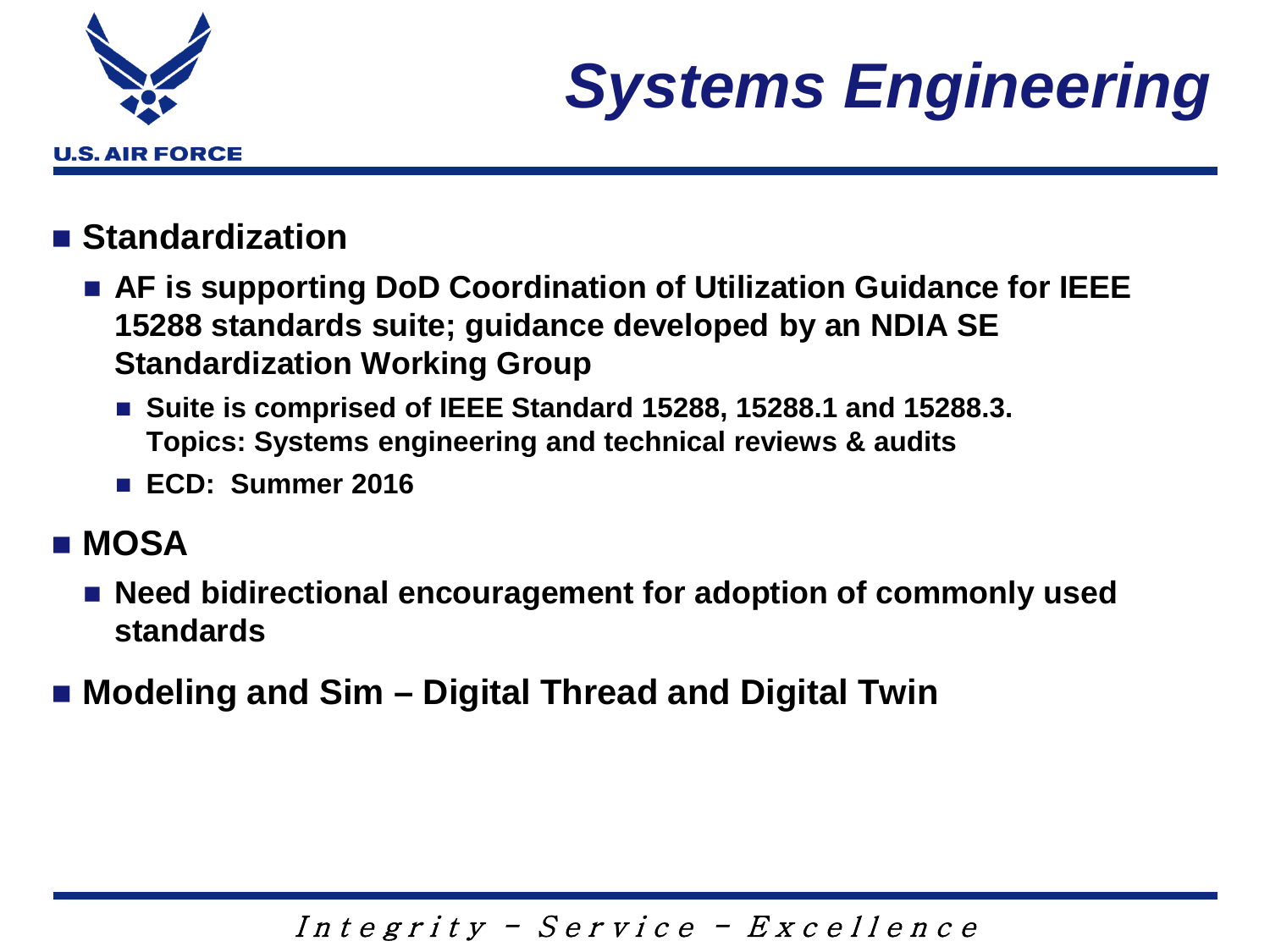

### *Digital Thread / Digital Twin The Analytical Framework*

- **Digital Thread - An extensible, configurable and enterprise-level**  *framework* **that seamlessly expedites the controlled interplay of authoritative data, information, and knowledge** *to inform decisions during a system's life cycle* **by providing the capability to access, integrate and transform disparate data into actionable information.**
- **Digital Twin - An integrated multi-physics, multi-scale, probabilistic simulation of an as-built system that uses the best available physical models, sensor information, and input data from the Digital Thread and a Digital System Model to mirror the life of its corresponding physical twin.**

**Complementary and Integrated Concepts that put Engineering Back Into Systems Engineering**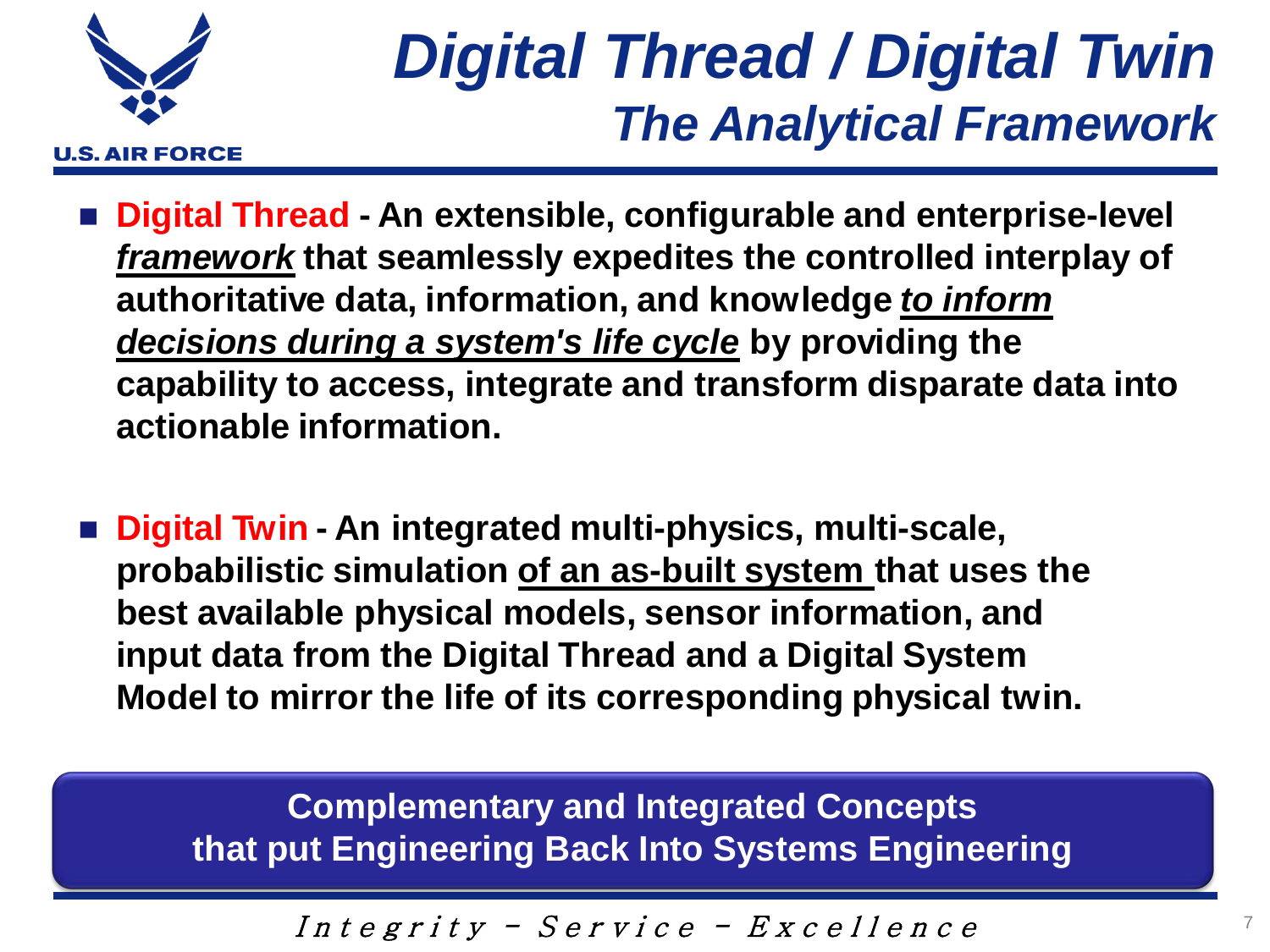

### *Systems Security Engineering*

#### **Integrating SSE into SE Processes – AF Cyber Campaign LOA 2**

- **Developing** 
	- **Processes, training and education materials, RFP language , SETR entry/exit criteria, common CPI/CC identification processes, change management products and health metrics**
	- Metrics have multiple sources intended to enable continuous process **improvement and enterprise metric collection, reporting, and analysis**
- **Desired end state is to use the PPP to document SSE activities**
	- **Produce streamlined SSE instructions that help programs navigate through the PPP and cyber security policies, instructions, and stakeholder requirements while increasing mission assurance.**

#### **DFARS / NIST SP 800-171**

**Protection of Unclassified Technical Information**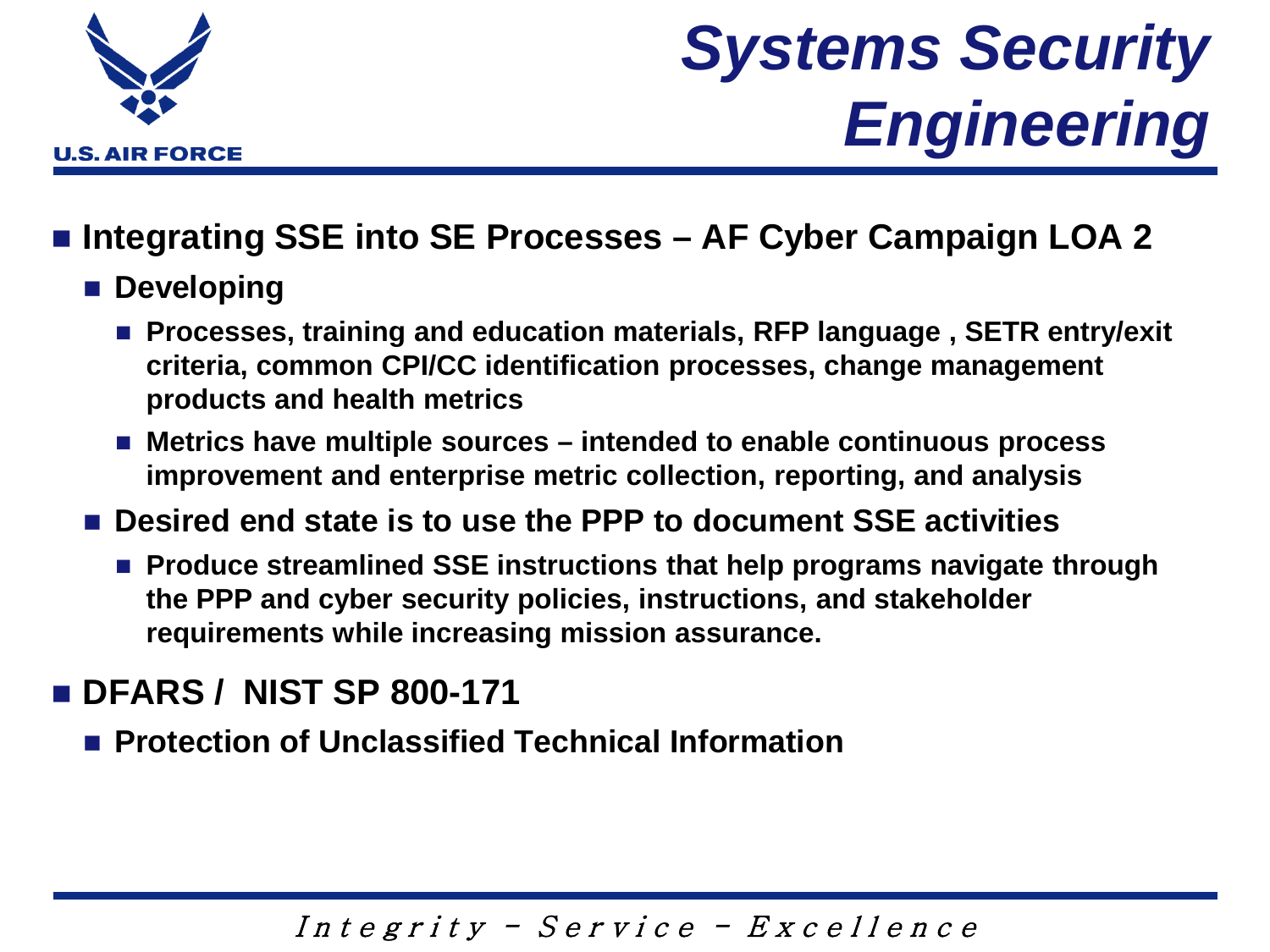

### *Human Systems Integration*

#### **Human Systems**

- HSI Risk Tool (formerly known as Human Readiness Level project)
- **Joint HSI Working Group developing HSI standard**
	- **Membership from Government, NDIA, IEEE, SAE, and others**

#### **Air Force HSI Categories / Domains**

- **1. Manpower**
- **2. Personnel**
- **3. Training**
- **4. Environment**
- **5. Safety**
- **6. Occupational Health**
- **7. Human Factors Engineering**
- **8. Survivability**
- **9. Habitability**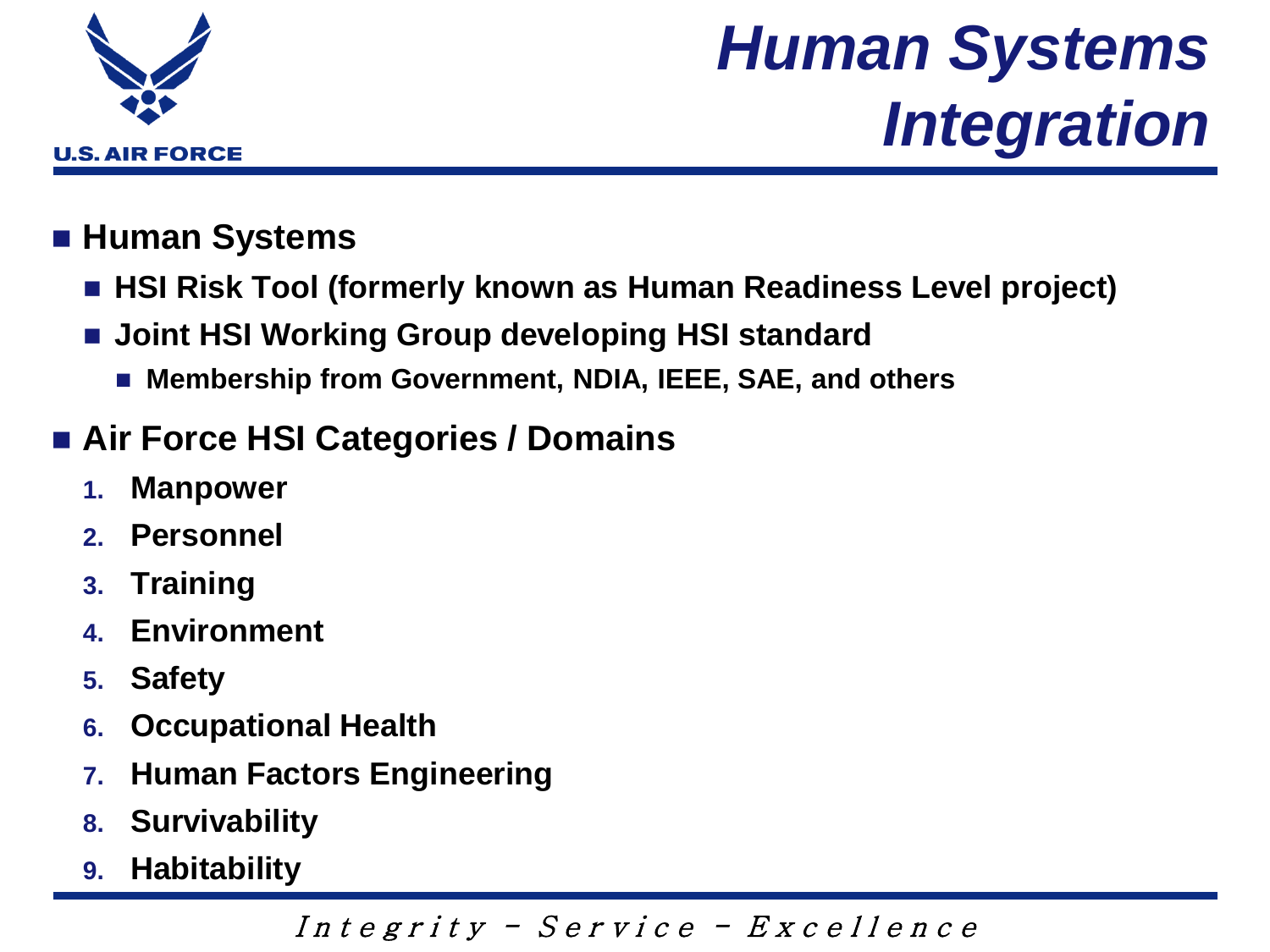



#### **STEM and Industry:**

- As global technological innovation continues to advance at a rapid **rate, it benefits both the Air Force and industry to invest in STEM education to ensure a highly-qualified STEM workforce persists**
- The Air Force is committed to STEM outreach to attract and inspire **students to an Air Force career**
- Our programs can be more impactful and wide-reaching if we partner **with industry**
	- StellarXplorer program (http://www.stellarxplorers.org/), a SECAF initiative to **increase high school student's interest in space, launched a successful pilot program last year. The program is hoping to grow from 20 teams to 200 teams in a year, but we need industry's help**

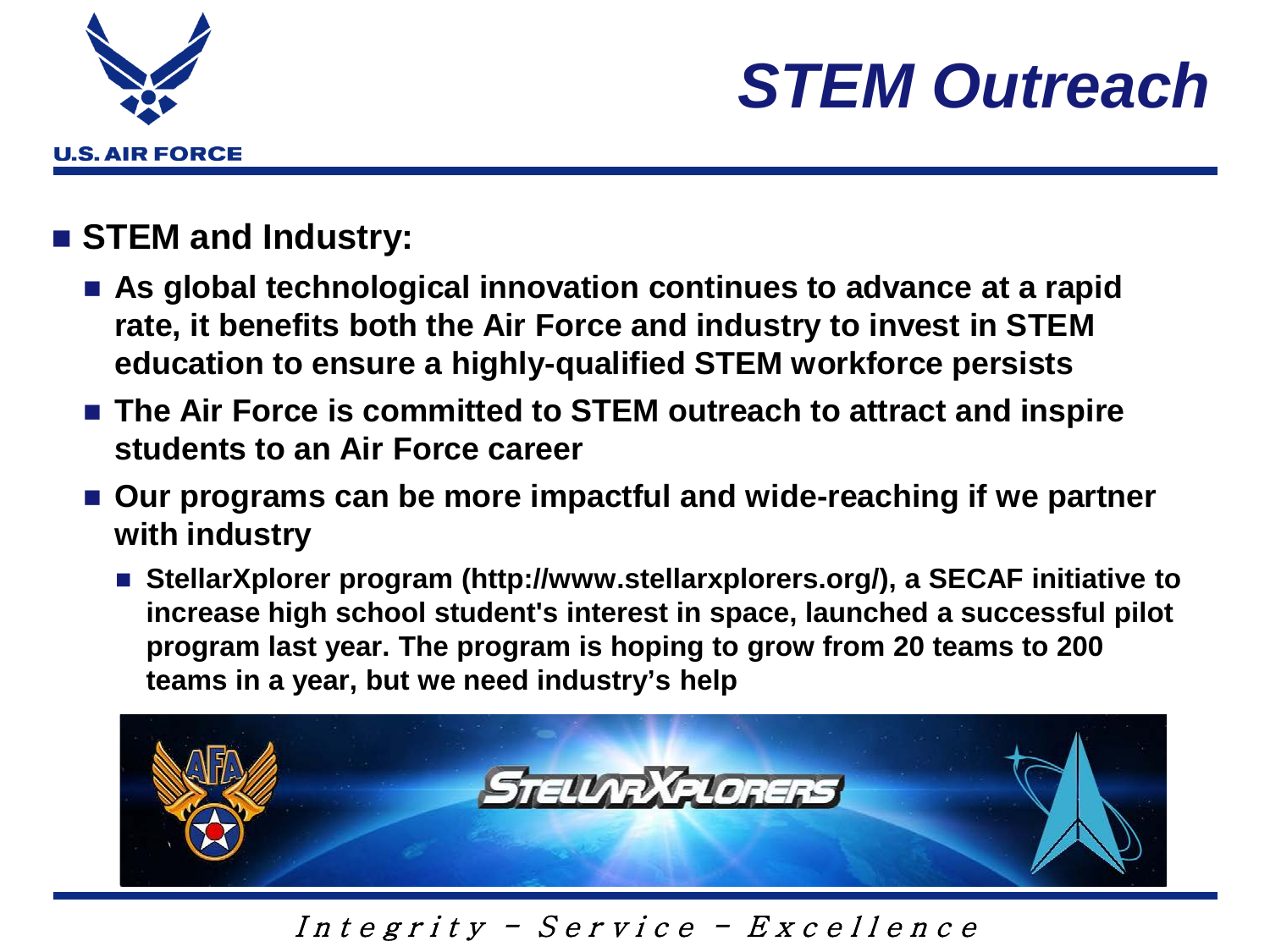

## **Questions?**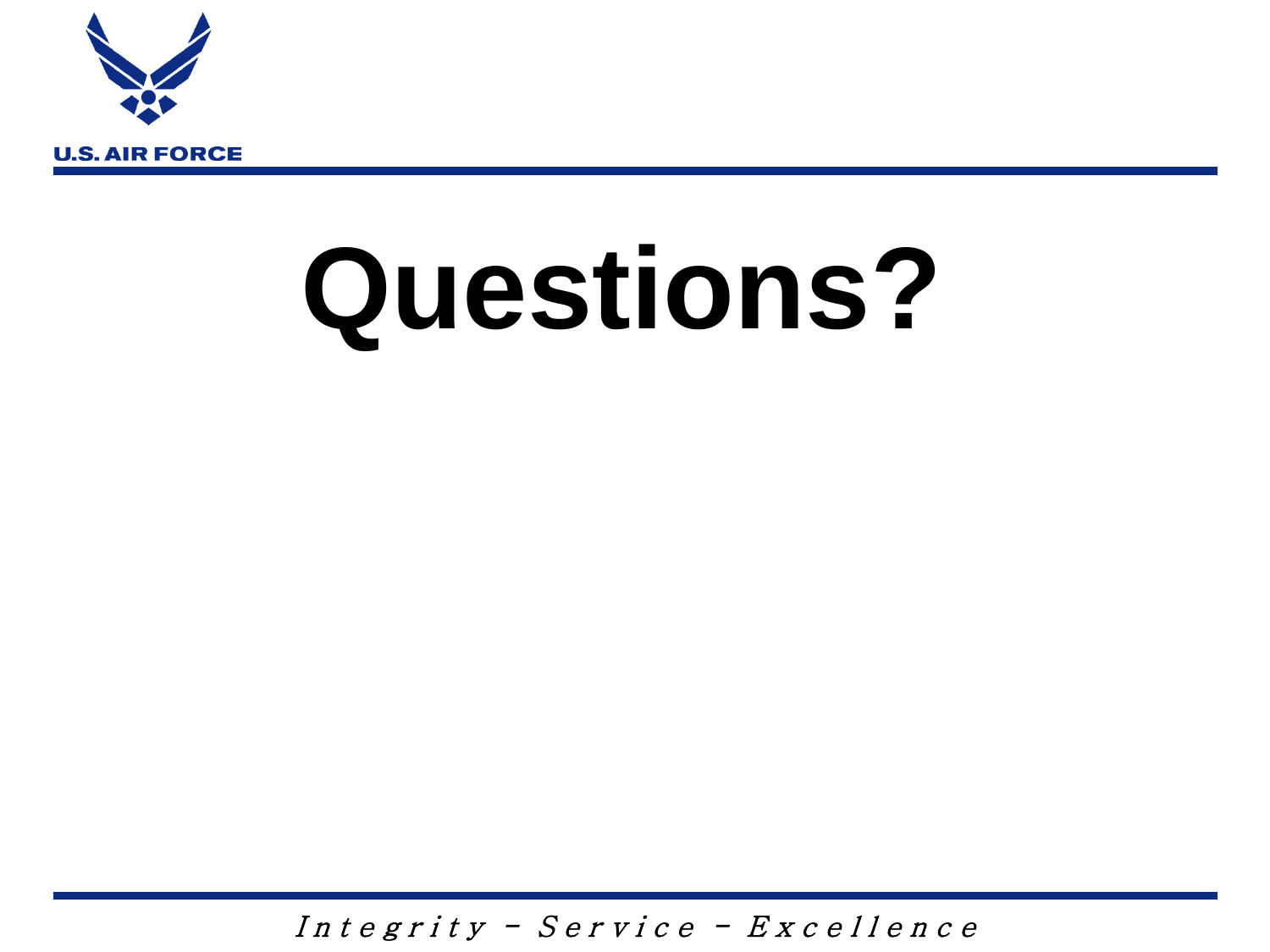



 $Integrity - Service - Exercise$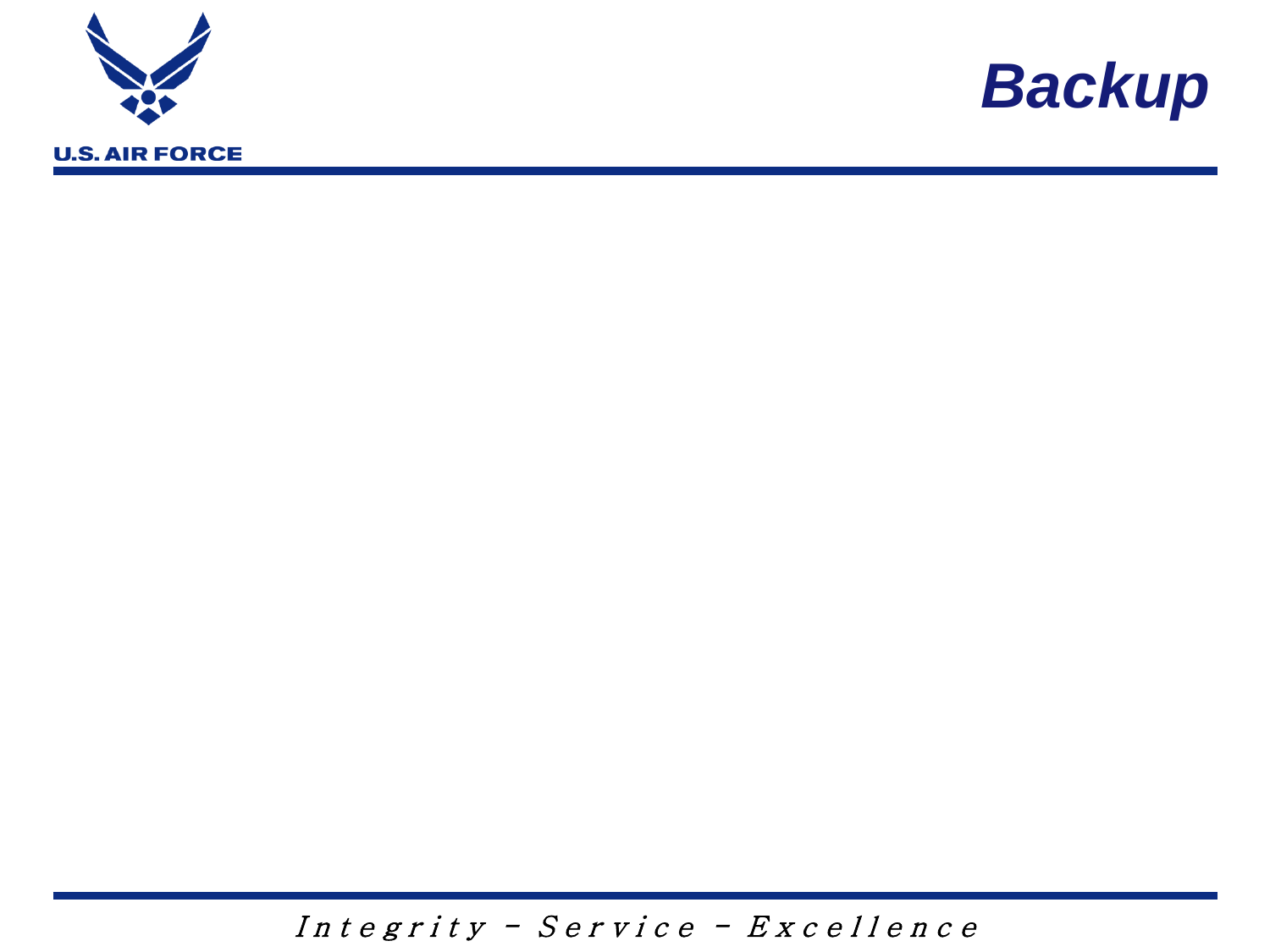

### *Open System Acquisition SAF/AQ OTI Initiative*

#### **OSA Other Transactions vehicle open for business Nov 2015**

- Intended for prototyping, competing, and quickly **awarding/implementing new technology solutions**
- Rapid acquisition: RFP to Award in <30 days
- Pulls from not-for-profit consortium
	- Low barrier to entry
	- **Incentivizes participation by traditional and non-traditional firms**
- Demonstration-based solicitation with clearly defined test environment, **interface definitions, and measurable performance objectives**
- Goal to introduce as many AF-wide Open System initiatives to this **contract vehicle as possible**
	- OMS adopters, agile SW development, subsystem modernization, etc.

#### Integrity - Service -  $Exercise 11$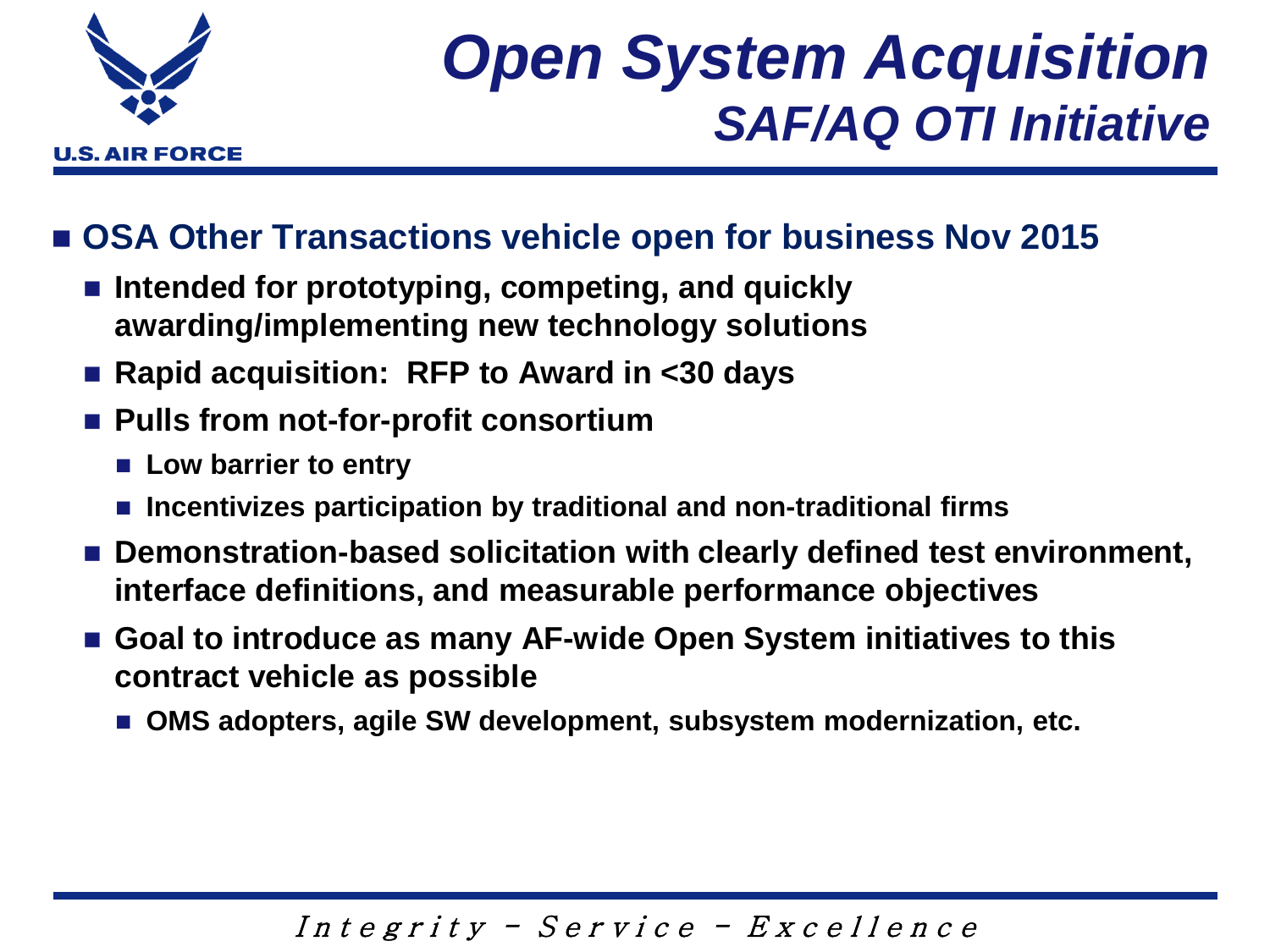

### *Acquisition Cyber Resiliency Campaign Plan*

**U.S. AIR FORCE** 

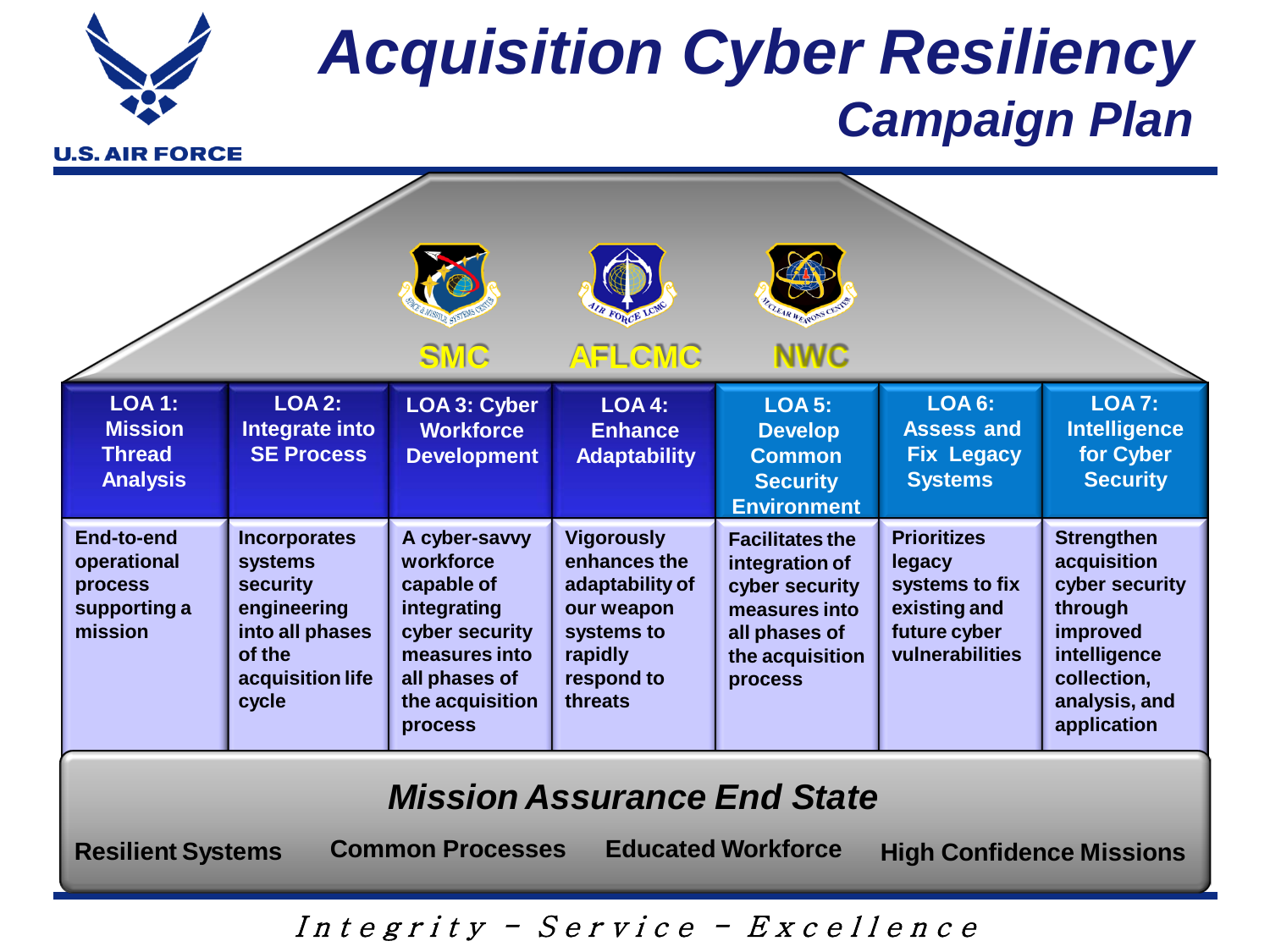### *AF Strategy & Development Planning*





**Purpose and value of DP and Experimentation, to include best practices, outlined in AF Studies Board DP Study (Oct 2014) and DSB report (Oct 2013) – Being implemented to support vision, goals, and objectives of AFS and SMP**

**DP and Experimentation provide analytic foundation to properly inform SECAF and CSAF strategic investment decisions** 

$$
Integrity - Service - ExerciseIIence
$$